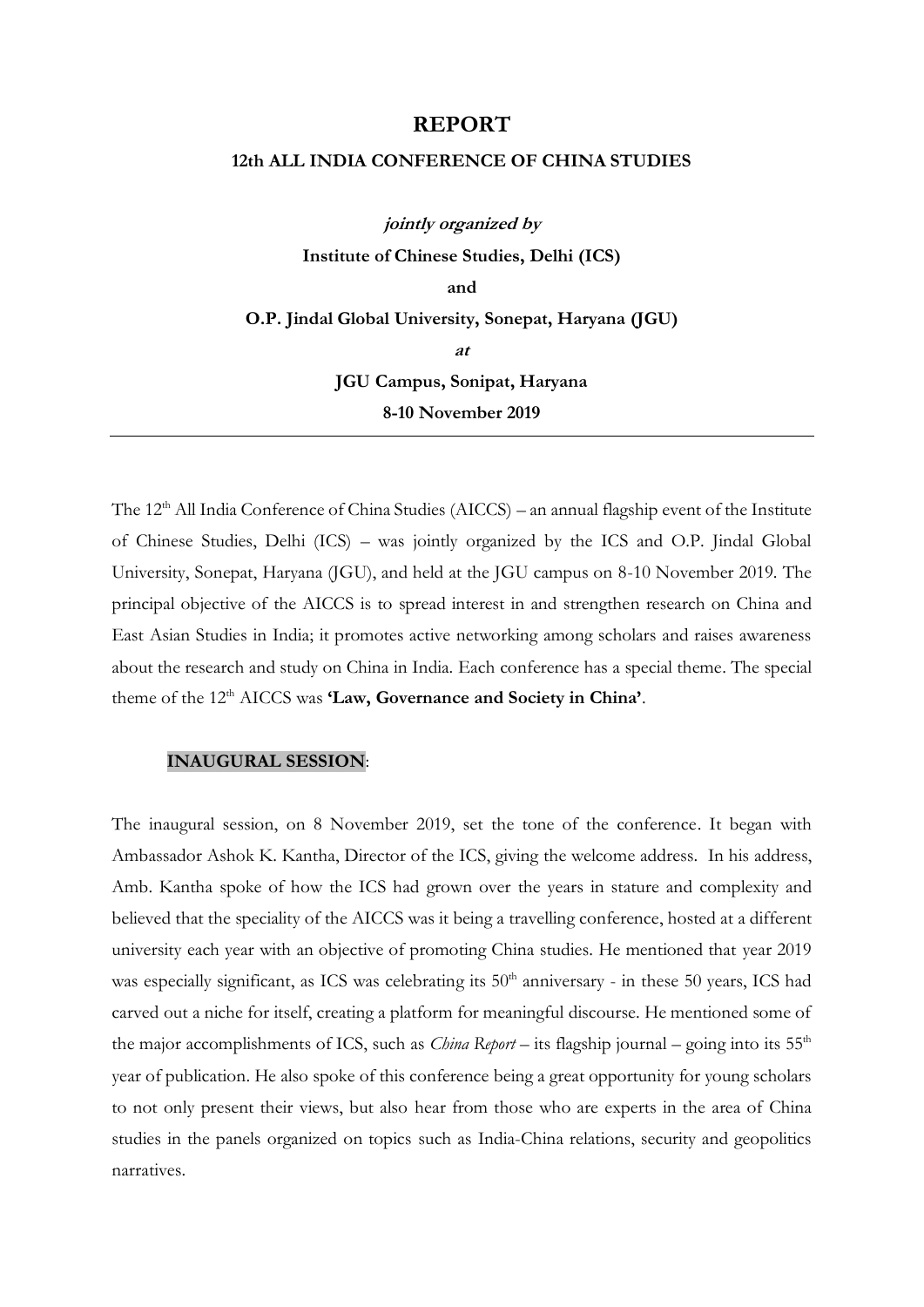The next speaker at the inaugural session was Professor C. Raj Kumar, the Vice Chancellor of O.P. Jindal Global University (JGU). In his opening remarks, he thanked all the dignitaries present and highlighted the many achievements of JGU – built from scratch as a philanthropic initiative of Mr. Naveen Jindal in 2009 and its growth from thereon. He covered the three important milestones in JGU's history – being awarded the highest grade 'A' by the NAAC, making debut in QS World University ranking among the top 1000 universities in the world, and being declared as an Institution of Eminence by the Government of India, which was an honour previously given to very few universities. The Vice Chancellor also spoke of discovering the checks and balances that societies can have for effective governance and to establish a rule of law – this was one of the fundamental questions the conference aimed to address in the context of China.

Professor Sreemati Chakrabarti, the Convenor of the 12th AICCS and Vice Chairperson, ICS, spoke after the Vice Chancellor. Prof. Chakrabarti thanked all those who made the conference possible, and then highlighted how the best paper presented in the conference would be eligible for the Mira Sinha-Bhattacharjea Award, instituted in the memory of one of the founder members of the ICS and its former Director, Mira Sinha Bhattacharjea. She also spoke of ICS' partnership with different universities and institutions since 2010, in organizing the AICCS.

Prof. Mahendra Pal Singh, Chair Professor, Centre for Comparative Law, National Law University, Delhi and Former Head and Dean, Faculty of Law, University of Delhi, gave the keynote address. Prof. Singh highlighted the role of rule of law and the Constitution in China, speaking on the amendments, revisions and replacement of the Constitution several times over the years; that it was the Constitution that provided the fundamental duties of the people, and also protected human rights in China. When speaking on the notion of rule of law, he spoke of how it had become a part of the Chinese system as much as it had been part of the Western system of governance.

After the Vice Chancellor presented mementoes to all the dignitaries on the dais, Prof. Y.S.R Murthy, the Registrar, JGU, gave the closing remarks, wherein he thanked everyone for their efforts and contributions to make the conference possible, and also congratulated the ICS for its 50th anniversary.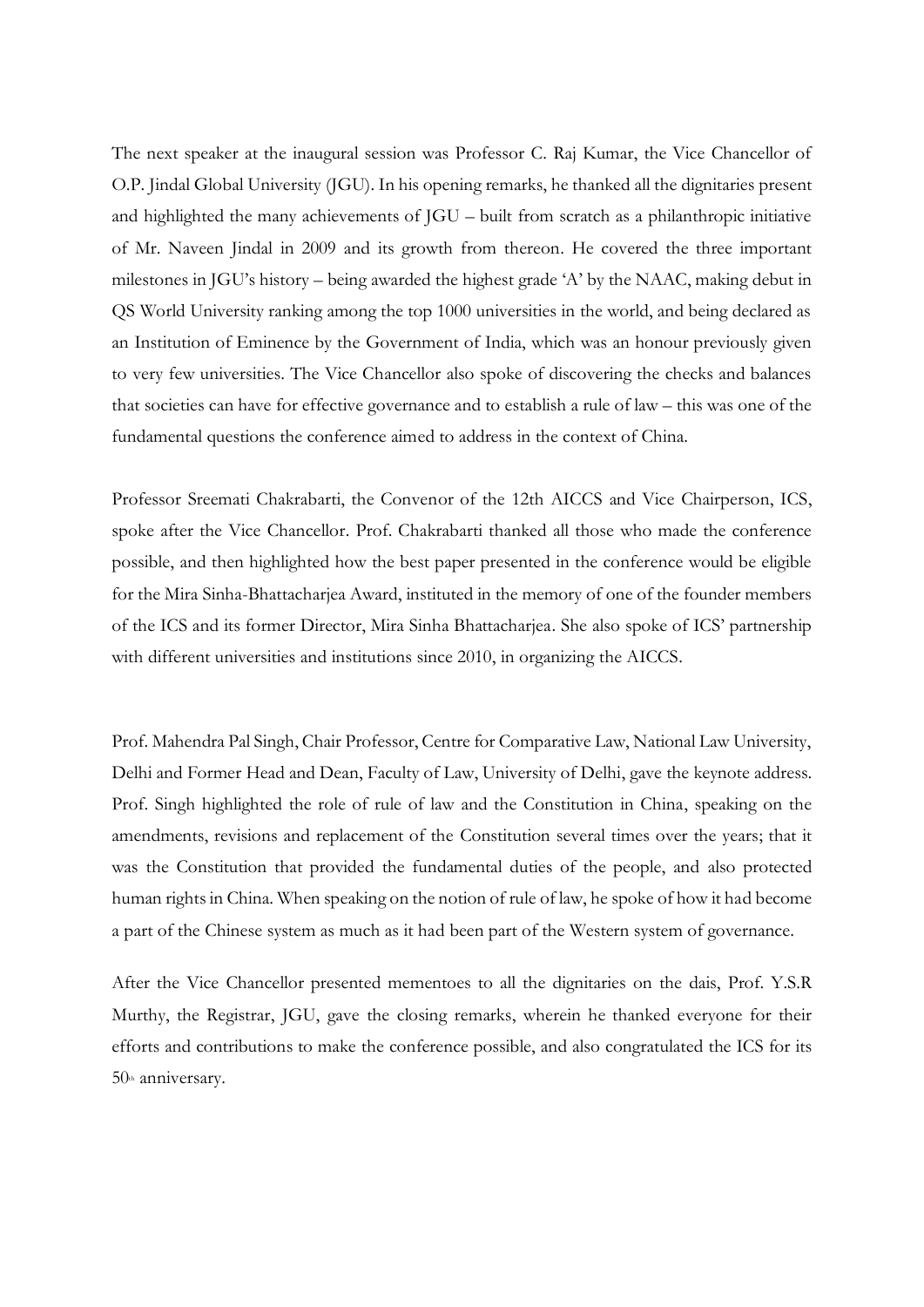# **SESSION 1: SPECIAL PANEL - ICS @50: THE ROAD TRAVELLED, THE ROAD FORWARD**

The first session of the conference after the inaugural was a Special Panel marking the completion of 50 years of the ICS, titled 'ICS @50: The Road Travelled, The Road Forward'. The panelists for the session were Prof. Manoranjan Mohanty (Honorary Fellow and Former Director, ICS), Prof. Patricia Uberoi (Chairperson, ICS), Prof. Sreemati Chakrabarti (Vice Chairperson, ICS), and Dr. P.K. Anand, Research Associate, ICS. The panel was chaired by Amb. Kishan S. Rana, Emeritus Fellow, ICS.

Amb. Rana opened the session by discussing how the governance and diplomacy had changed its shape since 1990s in the world, specifically in China as it became much more diplomatically engaged with the world. He spoke about his book, the *Asian Diplomacy*, where he mentioned how China was changing the dynamics of politics in its favour - this could be largely seen in Asian, and even in some African countries. He believed it was time where India also needed to move towards "smart diplomacy".

Prof. Manoranjan Mohanty mentioned the fact that the world was constantly changing, and India hadn't contributed much to it, while Chinese companies are dominating the global Markets. He said "if you are driven to earn more you may commit unethical" is the case in China, where the economy is becoming increasingly driven by capitalistic economy. This is mainly the result strong party ideology of pursuit of more profit.

The next speaker, Prof. Patricia Oberoi spoke about the 21st century role of China's policy towards connectivity. She discussed with the fellow panelists on their views of Belt and Road Initiative. She also spoke on the bilateral relations of India and China and how soft media tools are becoming increasingly important in 21st century - Bollywood being one of the most well-known industry in China, significantly shaped the minds of Chinese people towards India. She also highlighted how the rising importance of Middle-Class in both the countries.

Speaking next, Prof. Sreemati Chakrabarti noted the improvement of Chinese governance and law over the years. The corruption had decreased drastically although not fully eradicated.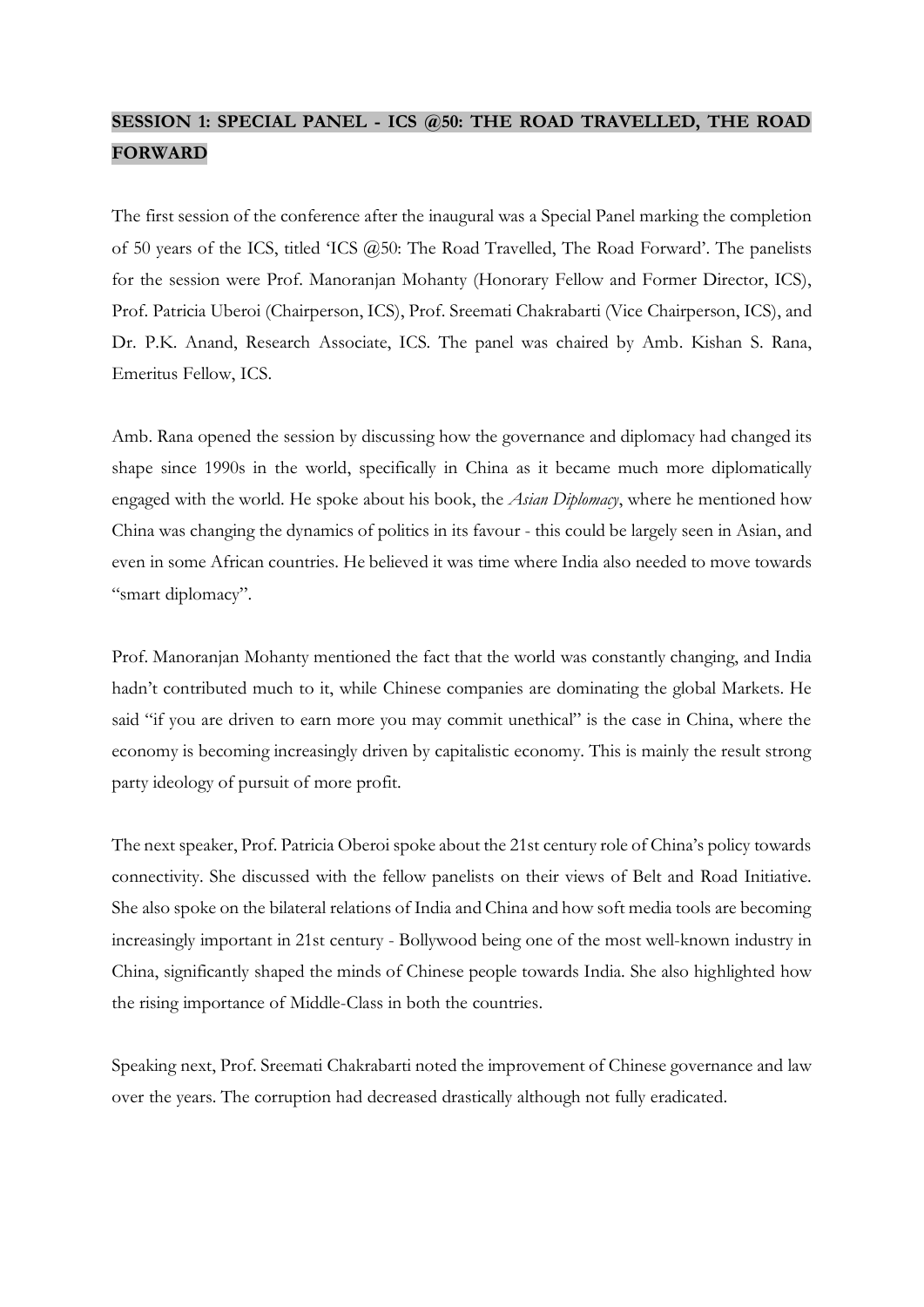Dr. P.K Anand – the last speaker in the session – spoke on some of the questions and challenges relevant for scholars on China in India, highlighting the need for China scholars and academics to strike a pause in their engagements in policy making, he spoke on the need for some delinking of academia and policy. Given the skewed nature of distribution of resources in higher education in general and China studies in particular, he underlined the need for teachers to be proactive in encouraging students and ensure help in accessing sources and references.

#### **SESSION 2: GOVERNANCE AND RULE OF LAW IN CHINA**

The session after lunch was the start of the selected papers, after a rigorous round of shortlisting through two stages of abstracts and later completed papers, began to be presented from Session 2 on the opening day of the conference. It has been the endeavor of the AICCS to provide a platform for young scholars to present their ongoing research on China and/or East Asia and get valuable feedback from eminent experts.

The first speaker, Ms. Anjali Gupta, Master's in Politics, Jawaharlal Nehru University, New Delhi, focussed her presentation on the challenge of refugees faced by China and their plans to address them. Pointing out that the refugees mainly came from the Middle East, Syria, and South Sudan, she placed this problem within the historical context of the Cold War and pointed out that the dynamics of the refugee crisis had evolved over a period.

In her paper on China's Social Credit programme, the second speaker, Dr. Ekta Singh, Assistant Professor, Ambedkar University, Delhi, spoke about the Rule of Law, as it presently prevailed in China. She pointed out the state's attempts to monopolize the law, and influence citizens into abiding by it. She also mentioned some important factors and problems faced in such situations, and how the government was trying to address them.

The third speaker, Ms. Mrittika Guha Sarkar, Project Assistant, Institute of Defence Studies and Analyses, New Delhi, talked about cyber warfare, and China's defensive techniques to avoid any type of cyber war. She pointed out that several important leaders had reflected on the problem and had come up with strategies.

The last speaker was Mr. Vishal Tripathi, Young Professional, NITI Aayog, New Delhi – who coauthored the paper titled 'How History Shapes the March Towards Rule of Law: Lessons from China and India' with Mr. Ieshan V. Misri, Research Associate, Citizens' Foundation for Policy Solutions – compared the rule of law in China and India, by discussing the historical roots of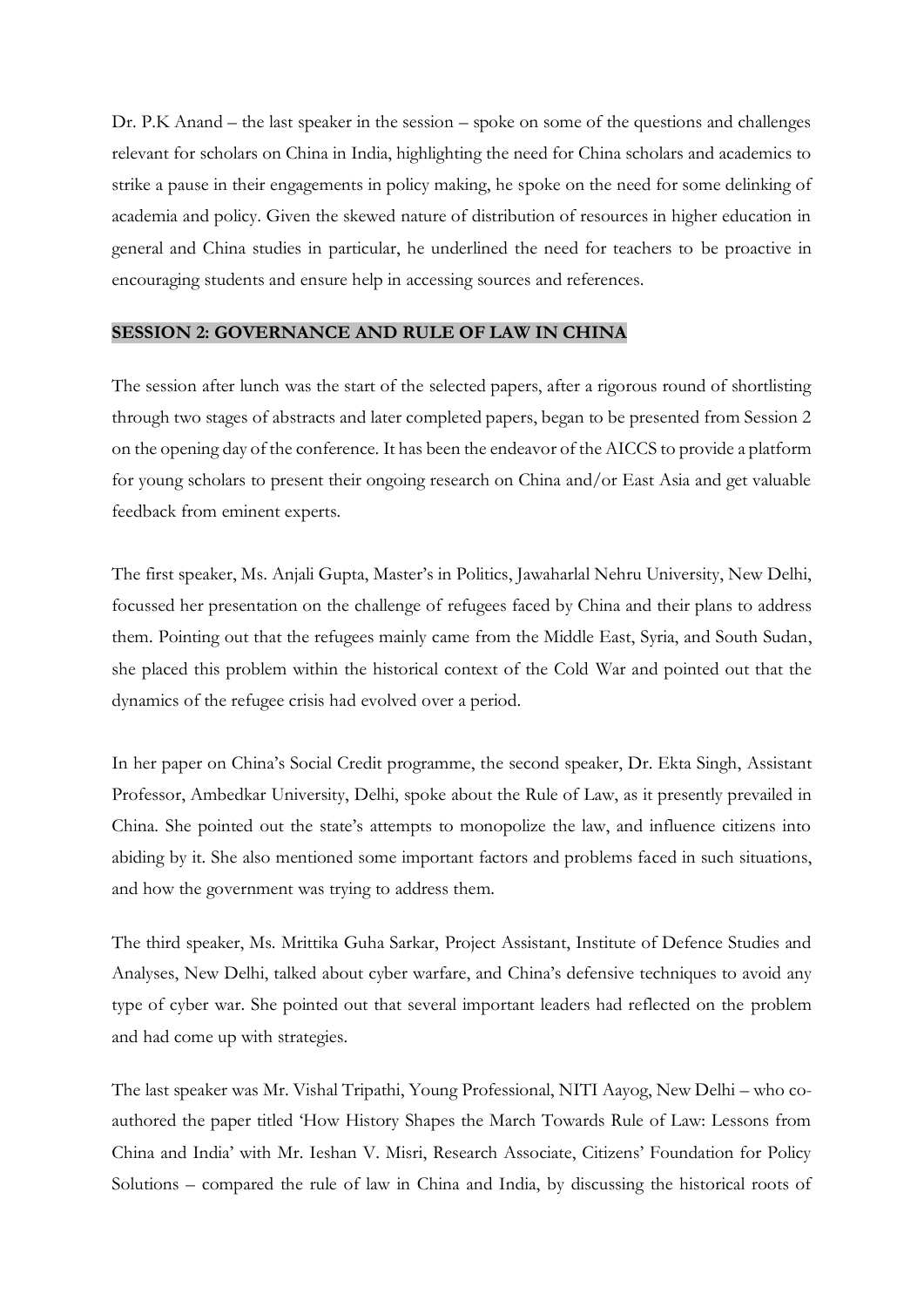Chinese and Indian laws. He mentioned the *Arthashatra* by Kautilya, and ideas of Confucius to compare the bar and bench of China and India. He also stated that the Chinese depended on morality of rule, while Indians depended on ethics and morality.

Mr. Deepanshu Mohan, Associate Professor, Jindal School of International Affairs, O.P. Jindal Global University, Sonipat, Haryana, was the Discussant for the papers, offering his insightful comments.

### **SESSION 3: SPECIAL PANEL - COMPARING INDIA AND CHINA IN GLOBAL AFFAIRS**

This special panel was chaired by Prof. R. Sudarshan, Dean, Jindal School of Government and Public Policy. The panelists included other senior faculty from O.P. Jindal Global University: Amb. Mohan Kumar, Professor and Vice-Dean, Jindal School of International Affairs; Prof. Sreeram Sundar Chaulia, Dean, Jindal School of International Affairs, O.P. Jindal Global University; Prof. (Dr.) Sreejith S.G., Vice-Dean, Jindal Global Law School; and Prof Sudarshan himself.

Amb. Mohan Kumar speaking on 'India, China and the WTO', pointed out that India became the founding member of the General Agreement on Trade and Tariff (GATT) – the precursor to World Trade Organization (WTO) – and had proved to be beneficial for India in 1947. On the other hand, China had to apply to become a member of the GATT. It took a record 15 years for China to be admitted to the WTO. The main reason was that Western countries' perception that it was not a market economy and could therefore not tackle the challenges of such an economy. The Communist Party of China decided to use the reputation and benefits of securing WTO membership to go ahead with domestic reforms, so that the state's intervention would be seen as minimal. Agriculture was seen as an important sector at that time, so India and other developing countries thought mostly alike on the issue. There is a huge gap in the GDP, with China's GDP is over 14 trillion and India's around 3 trillion. Corporations were now interested in the Indian market of 200 million consumers, who have massive purchasing power. The challenge in China though is how it will negotiate with tech giants like Google, Facebook and Amazon.

Speaking on 'Chinese Foreign Assistance vis-a-vis Indian Foreign Aid: Explaining the Variation', Prof. Sreeram Chaulia spoke about the volume of foreign assistance, where China ranked higher than India, and was a bigger donor in loans, grants, and aid than both the USA and India. Most of this foreign assistance was concentrated in Africa and Latin America, with the former being the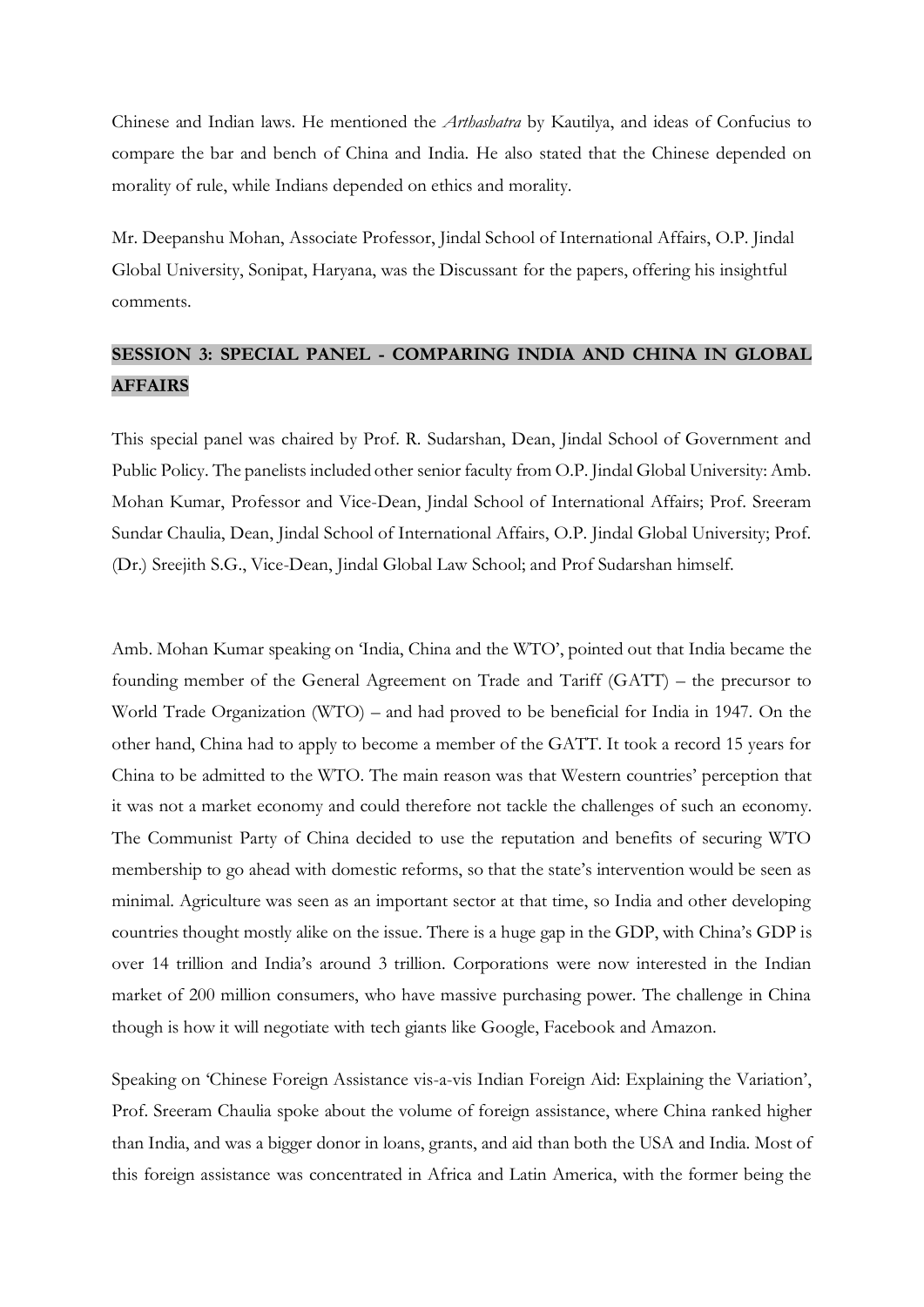largest cluster. In the case of India, the geographical spread was limited to mostly South Asia, while the same was limited in Africa and Latin America. The primary reason for China's large assistance was linked to its economic growth model, and its problem with over-capacity, as well as for increasing its global influence. India provided aid in terms of human resource building; for example, in Afghanistan.

The next speaker, Prof. Sreejith S.G spoke about Indian and Chinese Approaches to Global Law and Policy. China's position was informed by the collapse of the Berlin Wall, and aimed at consolidating its presence on the local and international sphere. While global law helped in protecting state interests, the Chinese approach to global law was hazy, since there was general distrust and scepticism about law. Though China showed caution to international law, the emphasis was on safeguarding their own national interest, and not normative. On the other hand, India's approach was normative and informed by its global ambitions and foreign policy. There was space for political freedom. However, both countries were ambition driven.

Prof. Sudarshan was the last speaker, and made a presentation comparing India and China's approach to Non-Governmental Organizations (NGOs) and governance. He mentioned that China didn't have any laws to regulate NGOs, but had charity laws which defined the areas in which these organizations can work. While there are laws in place in India, the number of processes had increased.

#### **SESSION 4: GEOPOLITICS, HISTORY AND FOREIGN POLICY**

The last session on Day One was a second set of selected papers. Making an Assessment of China's Diplomatic Shield of Terror Networks in Pakistan, the first speaker, Mr. Ashok Alex Luke, Assistant Professor, CMS College, Kottayam, Kerala, elaborated on the causes and concerns of China's position on Masood Azhar and its implications for India. He argued that this was an instance of Chinese hypocrisy and pointed to repercussions emanating from the region of Xinjiang.

The next panelist, Ms. Mallika Devi, Doctoral Student, Department of East Asian Studies, University of Delhi, made a presentation on how geography influenced the course of Chinese history, and speculated on the position of China as a revisionist power in the region.

The "KRA Canal as a Potential Game Changer in the Indian Ocean" was the subject of the paper of Dr. Shreya Upadhyay, India Bound. She presented a cost-benefit analysis to predict the future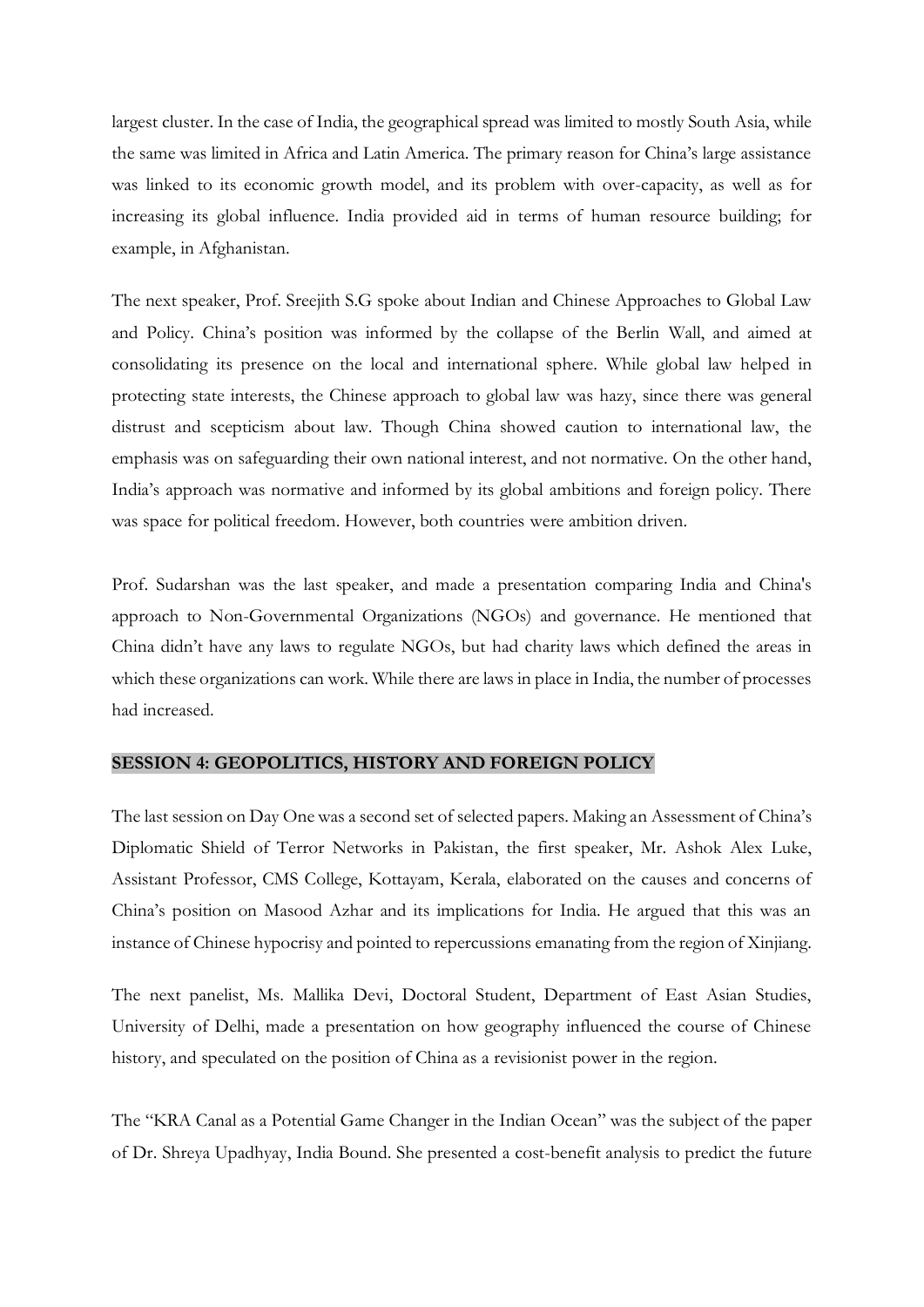of the KRA Canal in re-defining the geo-politics and security in the Indian Ocean, while also bringing in the dynamics of Thai politics.

The next speaker, Mr. Shreyas Shende, Research Assistant, Carnegie India, New Delhi, spoke on 'Deteriorating Sino-India Relations: Is Beijing responding to the Indo-US proximity?'. He talked from the policy perspective, as well as from the perspective of India's agency in reconsidering its options in a global shift of power politics. He cited from the influential work of Krishna Menon and Pratap Bhanu Mehta, and ended with the question - 'Is India just a pawn between great power politics or something larger?'

On similar lines of geo-political structuring of China's rise, was the paper by by Mr. Sahil Philip, student, JGU, where he compared the BRI to the erstwhile Marshall Plan, arguing that they were the same models being applied in different times.

The final speaker, Mr. Pritish Gupta, student, JGU, spoke on 'Political Meritocracy in China- A Model to Emulate?', wherein he presented an alternative model to democratic governance, exploring the gaps in the democracy governance system, looking at an explicit cost-benefit analysis. He explored the source of meritocracy in Chinese society from the historical viewpoint to include the governance systems influenced by Confucian values, Mao-Leninist values, and the contemporary model of meritocracy.

Dr. Avinash Godbole, Assistant Professor, Jindal School of Liberal Arts and Humanities, JGU, and Co-Convenor, 12<sup>th</sup> AICCS, was the Discussant for the session. He pointed that the papers brought together some interesting viewpoints of emerging trends and challenges in the new global space of Chinese growth. It shed light on the emerging identity of China from an East Asian power to a global player. All panelists spoke of the rising china while at the same time reflecting on the implications of this rise on the neighbourhood. Larger questions of whether India should bandwagon or balance China were also raised.

# **SPECIAL ADDRESS: Shri. V Muraleedharan, Hon'ble Minister of State for External Affairs, Government of India.**

The Dinner on the first day of the conference was hosted by the Vice Chancellor, JGU. The dinner was preceded by a cultural programme by JGU students. The special guest of the evening was Shri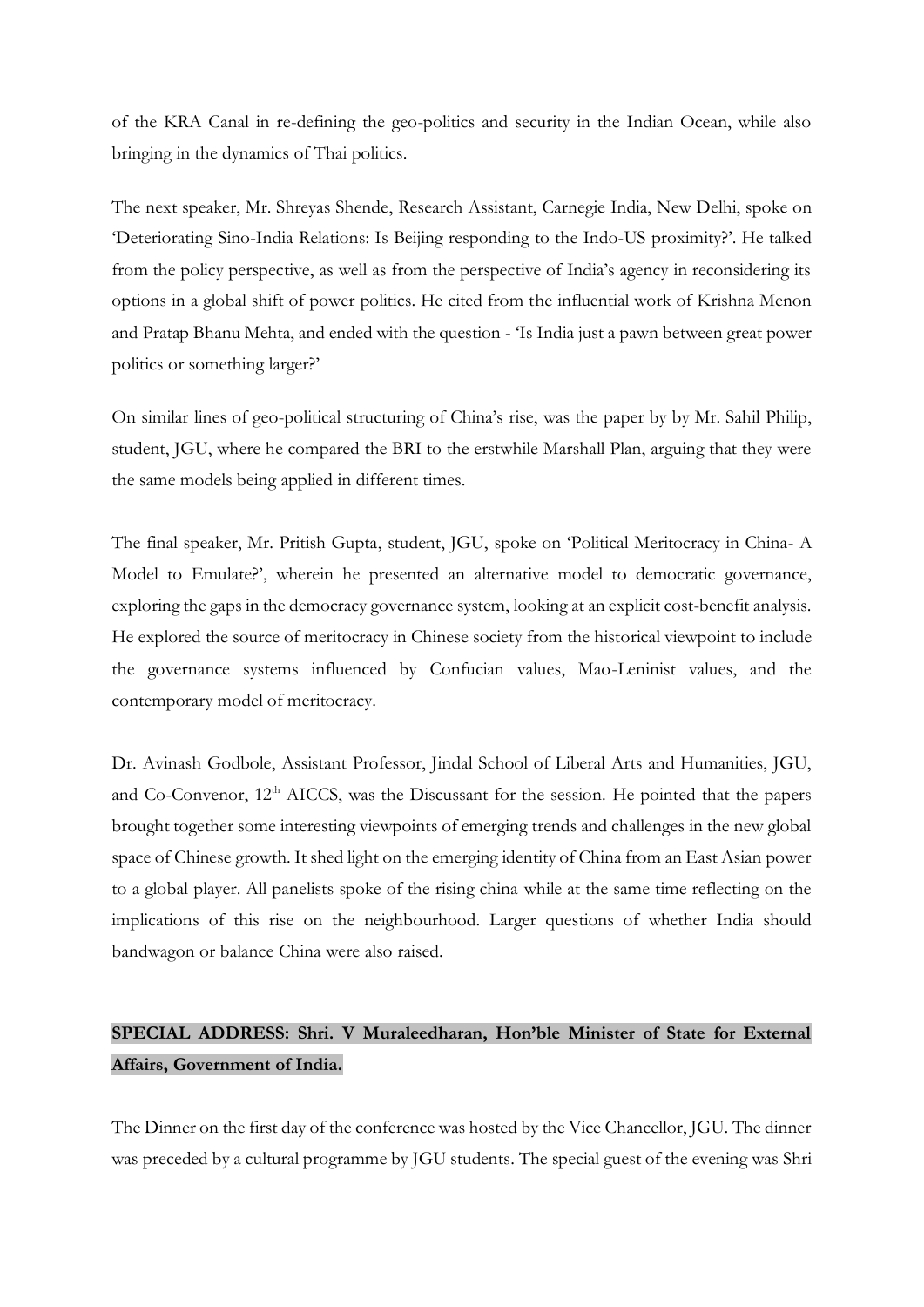V. Muraleedharan, Honourable Minister of State for External Affairs, Government of India. In his special address, Shri Muraleedharan focused on the relations and recent developments between India and China. He said that India and China were rising simultaneously, and also that the relations between both the countries went beyond the bi-lateral relations and had relevance in peace and stability in the South Asian region. He also spoke about both China and India's efforts in addressing challenges like climate change which would be enduring; he also highlighted in detail the state visits and informal meetings between the countries thereby improving trust and mutual understanding. Shri Muraleedharan spoke about how China had grown and become important in the world stage over the years, with deep trade association of both the countries from ancient times. He also elaborated on the intellectual transfers and mutual learnings between both the countries. He pointed out that India and China were rising simultaneously, and also that the relations between both the countries goes beyond the bi-lateral relations and has relevance in peace and stability in the South Asian region. He spoke on the establishment of a high-level mechanism to look at all issues of trade and investment, and noted the encouragement and promotion of people to people and cultural exchanges in areas like, tourism, art, academics, sport, etc.

#### **SESSION 5: POLITICS, SOCIETY AND CULTURE**

The Second Day of the Conference – 9 November 2019 – began with a session of selected papers. The first speaker, Mr. Devendra Kumar Bishnoi, doctoral student, Hyderabad Central University, and who presented via Skype, spoke about the traditional symbols and how they help in shaping political legitimacy. He highlighted the tools employed by the state to cement its political legitimacy as the only legitimate party of the country by using these symbols.

The second speaker Ms. Jaya Sengar, student, JGU, spoke about the role of the internet, and how it shapes nationalism in China. She showed how the public sphere has historically always been dominated by the state, and how the state has heavily clamped down on the internet through censorship. She also delved on the theme of nationalism not being territorially limited.

The next panelist Dr. Tilak Jha, Assistant Professor, Bennett University, Greater Noida, posited the question "Can Xi be like Mao?" He spoke about how Mao started with a culture-led revolution, Deng through an economic-led revolution, and now, Xi is heading a technology-led revolution. He concluded by saying that Xi was still far from having a Mao-like persona.

Ms. Aishwarya Tiwari, student, JGU, presented on the role of social media in changing the social dynamic of China. She mentioned that the Chinese state sees social media as a threat, and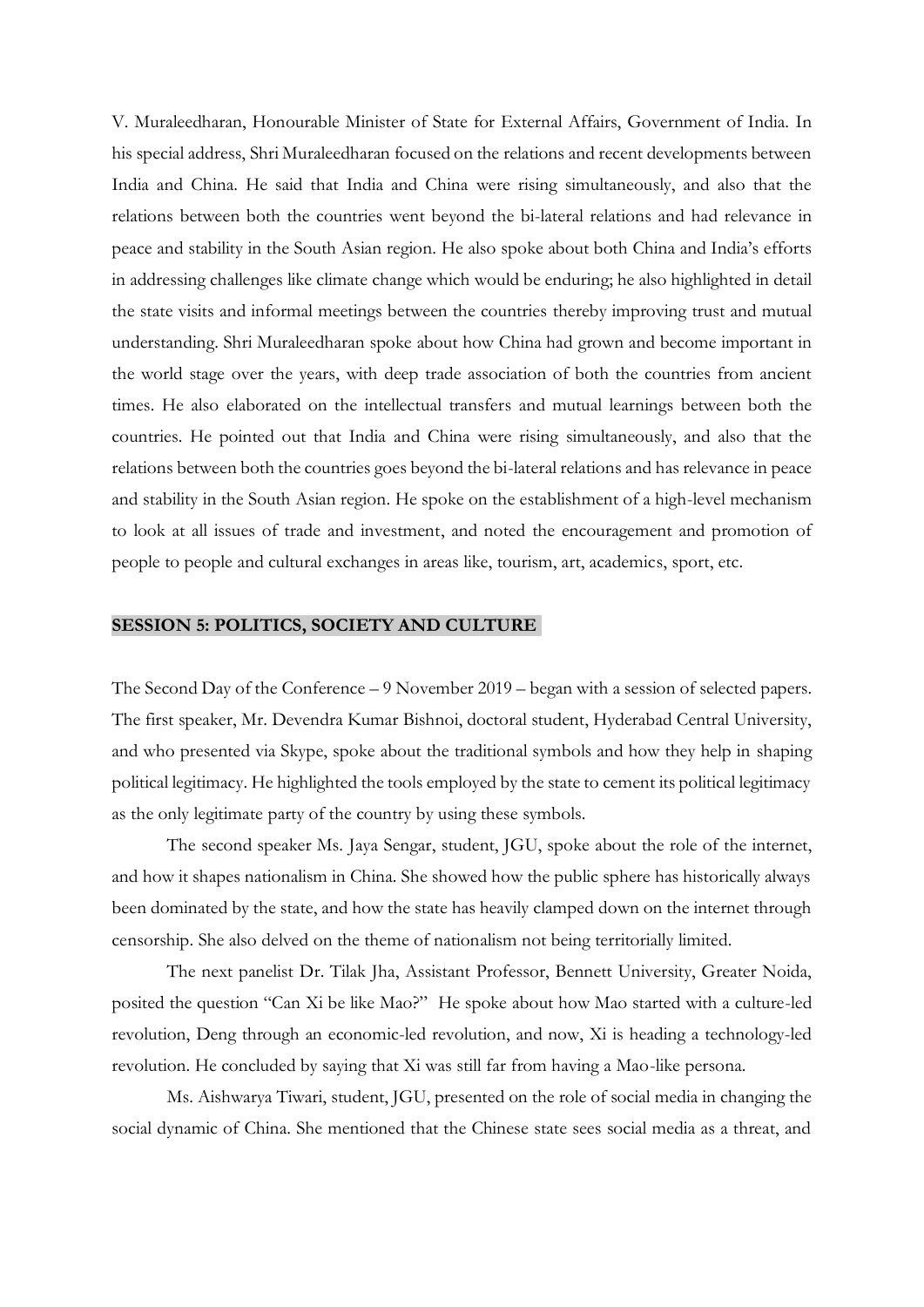accordingly takes actions to maintain stability and order within the nation. She spoke of how this method has evolved over time and would continue to shape the social dynamic of the state.

The last speaker Mr. Justin Joseph, doctoral student, Department of Humanities and Social Sciences, Indian Institute of Technology, Chennai, provided a comparative analysis of various environmental policy implementations in Xiamen and Kodaikkanal. He delved on the securitization theory of a state and called on the state to issue environmental issues as an existential threat, as per the securitization theory.

### **SESSION 6: SPECIAL PANEL – GEOPOLITICS OF A HIMALAYAN RIVER: CHINA, INDIA AND THE BRAHMAPUTRA**

The session included papers by Dr. Mirza Zulfiqur Rahman on the prospects and challenges in the sub-regional cooperation on the Brahmaputra river basin; Dr. Medha Bisht on using the Brahmaputra and the strategic imageries to reflect on India-China Relations; Dr. Partha Jyoti Das on the need for adaptive hydro- diplomacy for effective transboundary water cooperation in South Asia around the Brahmaputra river; Dr. Uttam Kumar Sinha on deemphasizing China in deliberations on the Brahmaputra; and Ms. Ambika Viswanath on employing lessons from around the world to reflect on whether cooperation on the Brahmaputra is possible.

This session attempted to unravel the nuances of the Sino- Indian relations stressing upon the geographical as well as the political boundaries of the river Brahmaputra. The Brahmaputra basin is tied with controversies regarding its ownership as an economic, ecological resource. China has also emerged in the recent past as a 'hydro-hegemon', and attempts to consolidate its power by using ecological sources. This would enable us to engage with more free-flowing notions of territorial boundaries. The container concept is challenged by geopolitical realities owing from their imbricated ecological interdependencies. Rivers should be understood as common, public goods. Till date, there have been fragmentation in data collected by either sides and they have each been wound up in their own narrow national interests. China is one of those upper riparian countries which gives water to the downstream countries like Bangladesh and India. This gives them political and economic power over these countries.

The discrepancies in communication because of the fluctuating relationship between India and China has resulted in more than one catastrophe. The dams built over the rivers in the north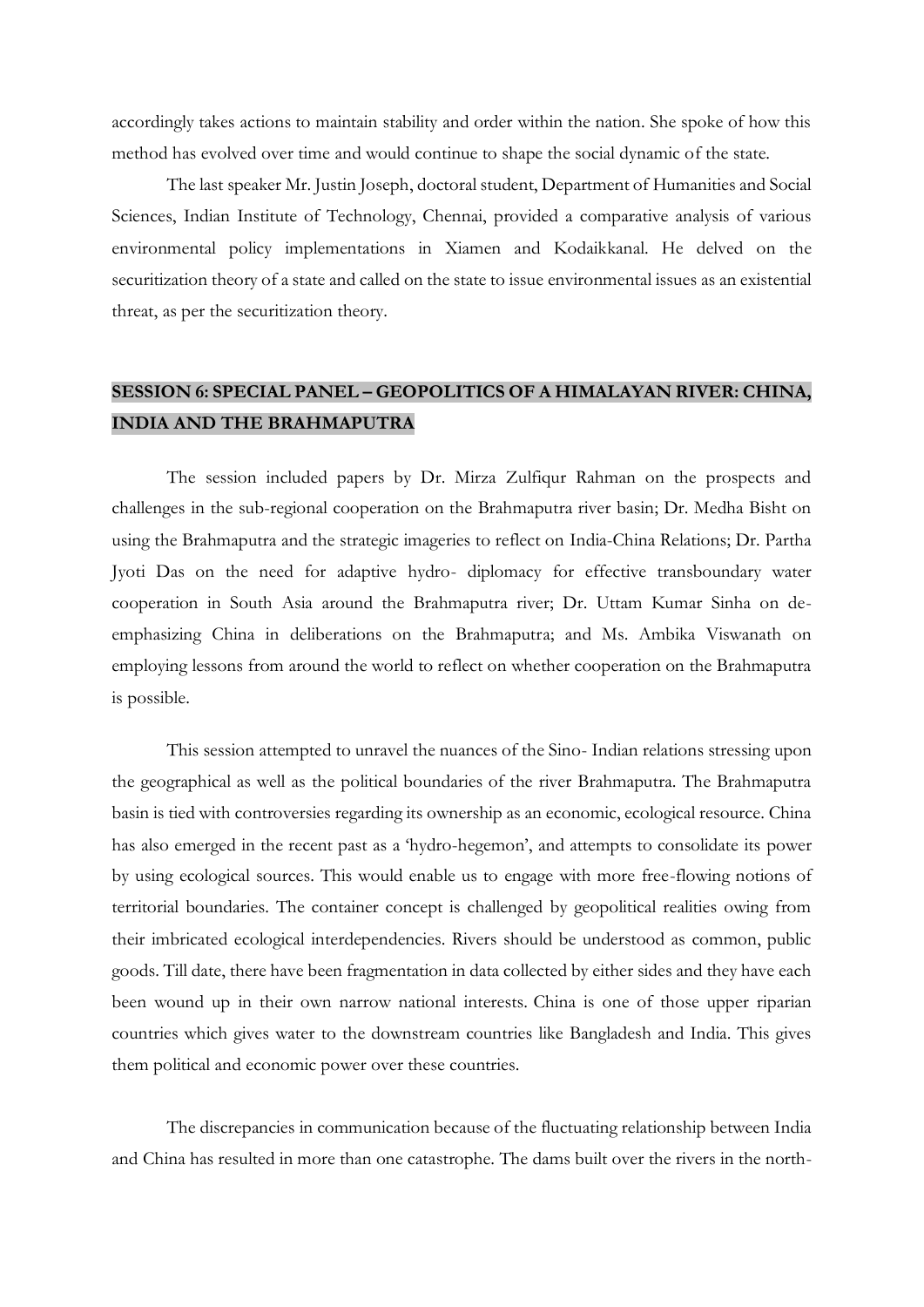east part of India were predicted to cause a flood by the Chinese scientists. Lives could have been saved if there was ongoing communication between countries. The governments of both the countries should be transparent in their workings, to the public, as it will avoid unnecessary speculation and unwarranted hostility projected on the part of the media and public.

As an upper riparian country which gives water to the downstream countries like Bangladesh and India, China has a political and economic advantage over these countries. These governments should refrain from any sort of political disputes over the river Brahmaputra and instead think of how they can harness the water from the river to the benefit of all, especially by reworking the MoUs, and taking both parties' common interests into consideration.

However, it is crucial that both India and China depart from ethnocentric narratives, depoliticize the issue, and instead focus on building economic synergies, engaging in multilateral agreements, and moving towards a holistic, sustainable future by strengthening institutions and building capacities. Some suggestion put forth by the panel included investigating the gaps in data collection between the two countries, as well as coming up with creative and long-lasting solutions which take into account the cultural contexts of both the countries.

The panel argued that it was high time that we keep the borders of countries aside, start treating the water bodies as natural entities instead of a political statement for any country and transition towards a holistic and united future. In doing so, we must also reflect on the unique Asian ways of thinking, which call for a need to create the necessary conditions for change to occur. This would empower both the countries and help them forge stronger multilateral relations in the region.

# **SESSION 7: SPECIAL PANEL - THE PRESENT STATE OF INDIA-CHINA RELATIONS**

This special panel was chaired by ICS Director, Amb. Ashok K. Kantha. The first presentation was by Prof. Alka Acharya, Honorary Fellow, ICS and Professor, Centre for East Asian Studies, Jawaharlal Nehru University, New Delhi. She spoke about the limits of diplomatic "management" with respect to the relations between India and China. She was followed by Gen S.L. Narasimhan from the Centre for Contemporary Chinese Studies, who reflected on Sino-Indian relations in the contemporary era. Amb. Biren Nanda, a former Consul-General in Shanghai spoke about the broad trends in India-China relations bookended by the two high profile meetings in Wuhan and Chennai. Finally, Dr G. Venkat Raman from Indian Institute of Management, Indore, spoke about the importance of economic ties, and the opportunities and challenges in strengthening them, in the bilateral Sino-Indian relationship. The general consensus was on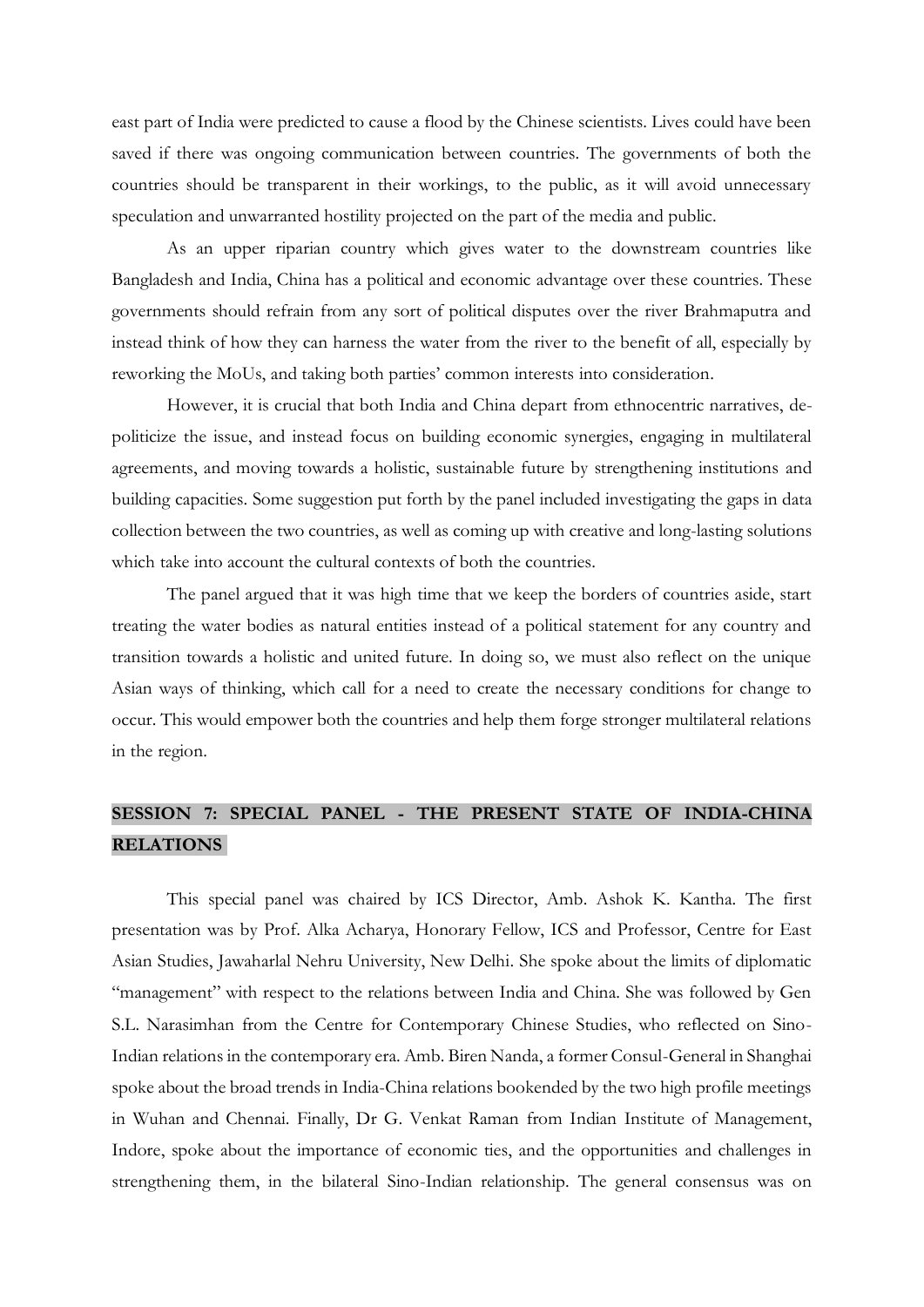optimism however, there was a perception that India China relations have not progressed recently as well as expected.

### **SESSION 8: SPECIAL PANEL - TEACHING CHINA IN INDIA: NARRATIVES AND EXPERIENCES OF FOREIGN FACULTY**

This special panel was chaired by Dr Anita Sharma from K.R. Mangalam University and ICS. The panelists were three foreign faculty members from O.P. Jindal Global University: Prof Aleksandra Mineeva from Jindal School of International Affairs, and Profs Wenjuan Zhang and Huang Yinghong, both from Jindal Global Law School. It comprised of short presentations on their experiences of teaching in an Indian university set-up, followed by a discussion among the panelists and audience.

#### **SESSION 9: LAW, GOVERNANCE AND DEVELOPMENT**

The session focused on various dimensions of law, governance and development based on China as well as India, often drawing parallels between the two countries and shedding light on their strengths, weaknesses, similarities and differences.

The first speaker Mr. Debasish Chaudhuri presented a paper on 'Reforms in Chinese Legal System: Delivering Justice or controlling Dissent?' He opened with the poignant question: "Who is a dissident in China?," and provided the historical context of various Chinese dynasties, and their take on managing statecraft. He talked about current laws, and how they are influenced by the Soviet system. He argued that, "since the party made the law, the party is above the law."

The next speaker Mr. Ramnath Reghunandan spoke on the intellectual property governance and protection in China. He argued that China did not lack creativity and innovation, and it would not be accurate to say that it was not at par with the West. The paper showed how China had shifted from being resource-driven to being technology-driven.

The third paper, jointly presented by Mr. Santosh Pai and Mr. Rajesh Ghosh was on China's new FDI law. They focused on the existing three laws of EJV 1979, WFOE 1986, and CJV 1988. They discussed about Foreign Investment Enterprises (FIEs), and their working in China's economy. They emphasized how China has continuously made attempts to safeguard its intellectual property. They commented on the contractual relationship of Variable Interest Entities (VIEs), and how they have established themselves in China.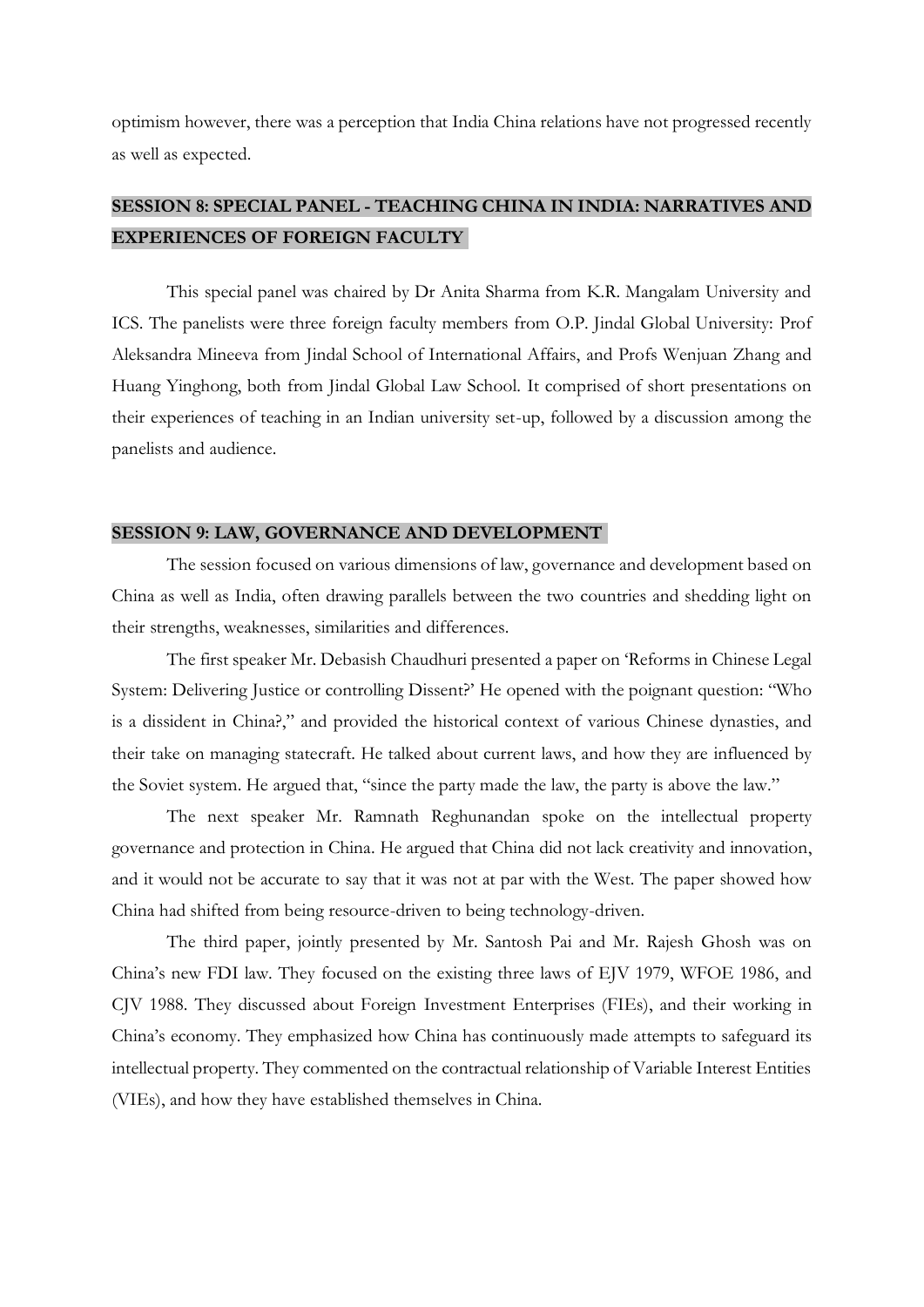The following paper by Dr. Usha Chandran focused on gendered governance through the issue of the 'left-over women,' and how China regressed to solve the problem left over by the Women's liberation movement. Her paper explained how education, employment and financial independence had led to women becoming less amenable to unequal or compromised marital unions.

The final paper on 'China and India's Path to Gender-Balanced Growth' was presented by Mr. Srivatsan Manivannan (co-authored with Prof Deepanshu Mohan, who was not present). They emphasized the lack of non-masculine perspectives on economic growth, and underscored the many lapses in the unpaid care economy. They showed a clear demarcation of numbers among the individuals involved in domestic work, elder care, and childcare. They provided examples such as the Amul Cooperative in India, where male perspectives dominate, regardless of the presence of women *sarpanches*. They concluded by stating that the immense labor gap is due to the feminization and masculinization of jobs and opportunities.

As the discussant, Prof Swati Chawla gave some suggestions on making effective presentations, having a clear answer to the "so-what" question in the paper, and providing a wide breadth of scholarship about key terms in the footnotes.

## **SPECIAL PANEL - EAST ASIA: SECURITY AND GEOPOLITICAL NARRATIVES OF THE REGION**

The session deliberated on the change afoot in East Asia, as traditional alliances are brought under pressure now that the long-standing status quo of great power politics is changing. The rise of China as a regional hegemon has served to counter the long-standing influence the US had in East Asia through South Korea, Taiwan, and Japan. Due to this, regional dynamics are changing at an unforeseen pace. With the US, the strongest common thread between the East Asian middle powers, withdrawing from the region old animosities between states is coming to the forefront once again. As the region approaches this new reality, it is yet to see what the new strategies in will be as countries look inward and formulate their foreign policy agendas.

Geopolitics of the Asia Pacific is becoming increasingly important in the security architecture of international politics. Major world powers have adopted East Asia oriented policy initiatives like President Obama's 'Pivot to Asia' and Prime Minister Modi's 'Look East' Policy. With the United States, the traditional balance to China's growing might, backing out of the region, new question on how the states in region will adjust to this is brought to the forefront. It is in this context that the conversations on this special panel took place.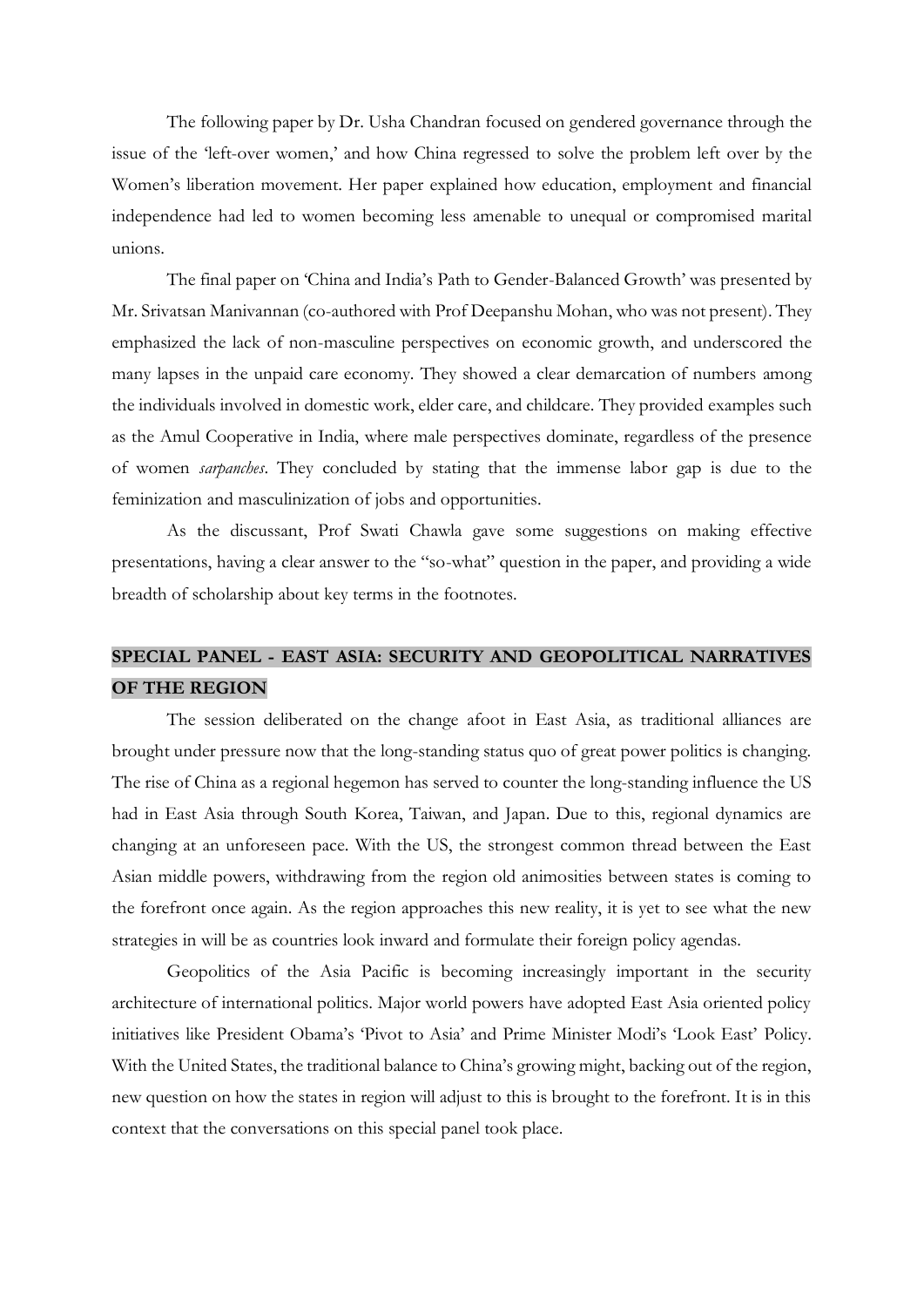Dr. Titli Basu provided insight on how the retreat of the United States from the region has shaped domestic Japanese politics around the topic of remilitarization and the journey of the "normalization" of the Japanese state.

South Korea seems have taken the ebbing of US presence in the region as an opportunity to rediscover its place in the Asia Pacific, per Dr. Sandip Mishra.

Dr. Jabin Jacob pointed out that, unlike South Korea and Japan, the shift in US policy has allowed Taiwan greater strategic space. The United States' ongoing trade dispute has created fractures between the two great powers that Taiwan can use.

The future of these middle powers, as described by Amb. Skand Tayal, craves strategic space. It is yet to be seen how they will use this space through the international collaborations they pursue.

The changing structure of great powers in the region continued to be a repeated theme throughout the speakers. They spoke at length of the waning influence of the US and its impact, and also reflected on the subsequent rise of China as the regional hegemon. A defensive against China is perhaps one of the few security objectives that unite the region's many actors. Despite their hostility towards each other, they are all equally reliant on and vary of China's objectives. Taiwan is battling constant Chinese encroachment into its diplomatic and cultural space, meanwhile Japan is left as the only anchor of the old order. Taiwan is hoping to bank on its democratic identity and domestic politics in Japan is gauging the viability of remilitarization to strengthen their position. South Korea, with its strained ties with the US and Japan, is trying to create a better-defined space for itself in the region.

The influence of middle powers in East Asia was also discussed in the context of the potential security alliances that the region might pursue. With uncertainties around the future of regional groupings like QUAD, there was a resounding call for a reconsidering of ASEAN, reassertion of US strength in the region, and the enforcement of relevant conventions like the UNCLOS. These would help protect the region against China's rise as well as other major threats like North Korea which has been largely status quo-ist against South Korea's attempts to create friendlier relations.

Some panelists and audience members were skeptical that the changes occurring were temporary and feeble. Japanese attempts to remilitarize were believed to have limited public acceptability. Therefore, the panelists diverged on whether the ways in which states were dealing with changing power structures were positive for the region. Ultimately, they all agreed that change itself is inevitable with the Chinese state taking firm hold over the Asia pacific future.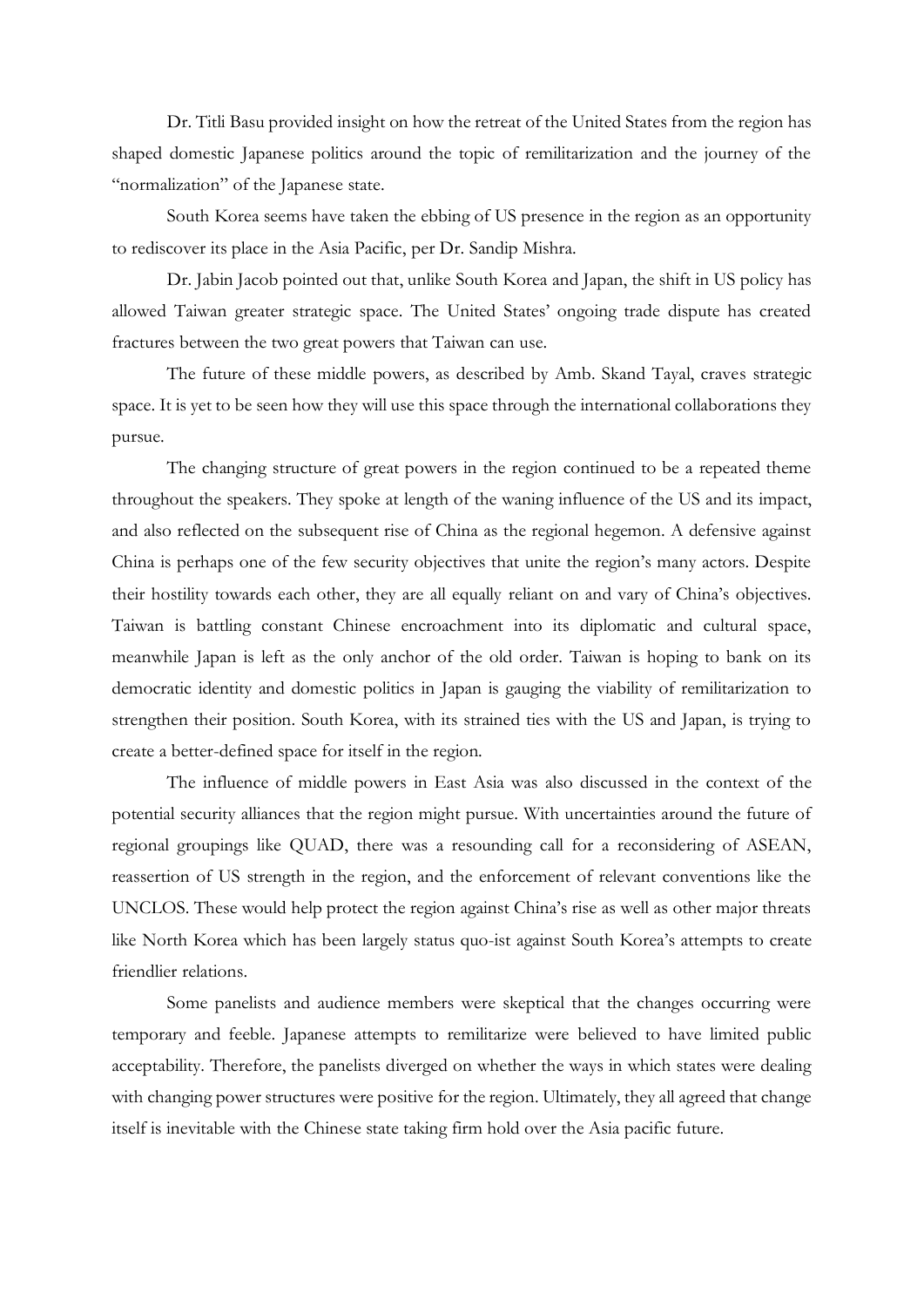# **SESSION 11: SPECIAL PANEL – FIELDWORK EXPERIENCES IN CHINA STUDIES**

The Special Panel comprised of Dr. Joe Thomas Karackattu, (Assistant Professor, China Study Centre, Department of Humanities and Social Sciences, Indian Institute of Technology, Chennai), Dr. Hemant Adlakha (Honorary Fellow, ICS and Associate Professor, Centre Institute of Chinese Studies, Delhi and Associate Professor at Centre for Chinese and Southeast Asian Studies JNU, Delhi, Dr Madhurima Nundy (Associate Fellow, Instituter of Chinese Studies, Delhi) and Dr. Veda Vaidyanathan (Research Associate at Institute of Chinese Studies, Delhi)

Dr. Thomas E. Mical, Dean of Jindal School of Arts and Architecture Dean of Jindal School of Arts and Architecture, Dr. Thomas E. Mical spoke about the differentiation between being a geographer and his field which is Architectural Designing. He mentioned how most of the problems can be studies in India and China for a very simple fact that they consist of large population and present diversity. He also spoke a piece of knowledge gained at one place can help and transfer into the other parts of the world. "Every time we teach students ethnography we hit walls." And he tries to make the students understand that they are not separate from nature, we are a part of nature that's why it is important to study our natural surroundings.

The next speaker was Prof. Joe Thomas Karackattu Assistant Professor, China Study Centre, Department of Humanities and Social Sciences (IIT, Chennai) quoted John Acton "History is not a burden on the memory but an illumination of the soul. "one would rather feed the intellectual appetite and formative process of bilateral relations between India and China with the richness of under explored aspects of history than leave it to imagination and prejudices of some." He did two major projects including distinctive research designs and auto ethnographic traces of culture of Kerala and China. They used narrative methods to study the past, present and the future. He mentioned how interviews were an important method of research, going further to touch upon issues of biasness of the respondents on sensitive issues like history or politics. In this light, he observed that it was preferable to conduct research through an institution or university which undertakes studies on sensitive topics. He also emphasized on improving the language and communication skills and not to restrict oneself through reliance on photocopies or textual analysis.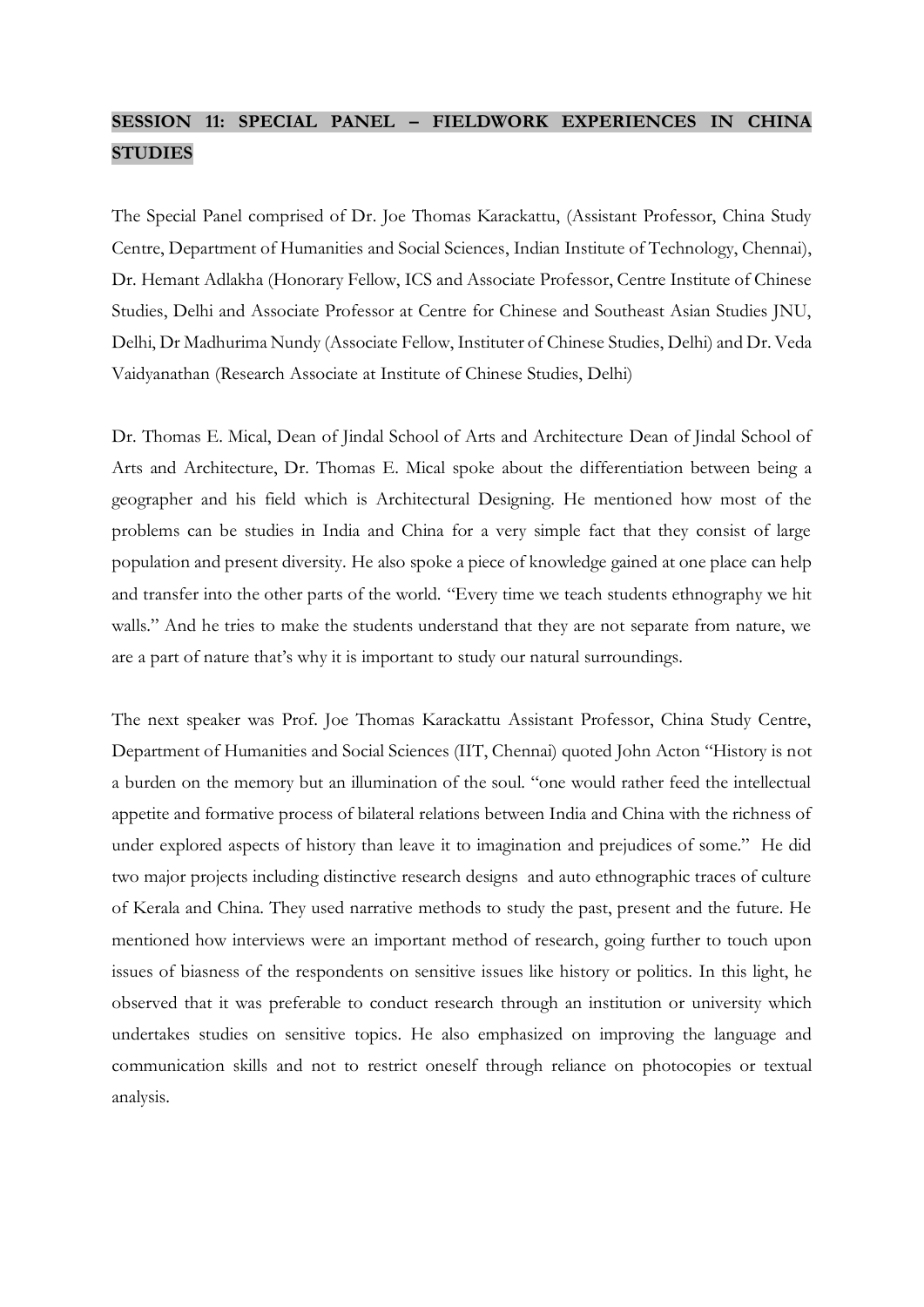Dr. Hemant Adlakha, Honorary Fellow, ICS and Associate Professor, Centre for Chinese and Southeast Asian Studies, Jawaharlal Nehru University, New Delhi, was the next speaker. He spoke about the variance of experiences every researcher. Therefore, the need for personal experiences through field work. He focussed on the importance of being aware of communication systems while being in the field in China, giving personal anecdotes. He also noted with appreciation, the role of city libraries – he was of the opinion that even the libraries in townships were wellorganized and if good communication could be established, people generally turn out to be supportive; even helping with access to books that might be rare, and most often restricted for internal circulation.. He also underlined the need to be flexible with one's research and be prepared to face all kinds of challenges.

Speaking next, Dr. Madhurima Nundy, Associate Fellow, ICS, shared her experiences of doing her field research on public health. She mentioned how it could be beneficial in contacting scholars and respondents beforehand, to avoid any problems. She noted that one needed to remain in touch with the respondents, thanking and updating them about how the conversations and the information emerging from them have been situated in the final writing. She also echoed the other panelists on the importance of knowing the language and enhancement of communication skills.

The last speaker was Dr. Veda Vaidyanathan, Research Associate, ICS, who spoke on studying China from non-proximate geographies, in her case, Africa. Her research involving field visits in Africa was focused on the lives of Chinese people in the continent including the stakeholders, entrepreneurs as well as university students. She mentioned how each stakeholder had a different story to tell – in her conversations on the ground, while some people wished to go back to China some others had decided to stay on.

#### **VALEDICTORY SESSION**

The Valedictory Session began with Amb. Ashok K. Kantha, the Chair of the session and Director of Institute of Chinese Studies (ICS), remarking on the 12th AICCS as a successful conference consisting of discussions on a variety of issues and not just the main theme of the conference. His introduction was followed by Professor Kathleen A. Modrowski, Dean of Jindal School of Liberal Arts & Humanities. She spoke about the various courses and opportunities that the university has to offer for the study of China, including immersion programmes with Tsinghua University amongst others. She insisted on the need to build closer relationships with Chinese